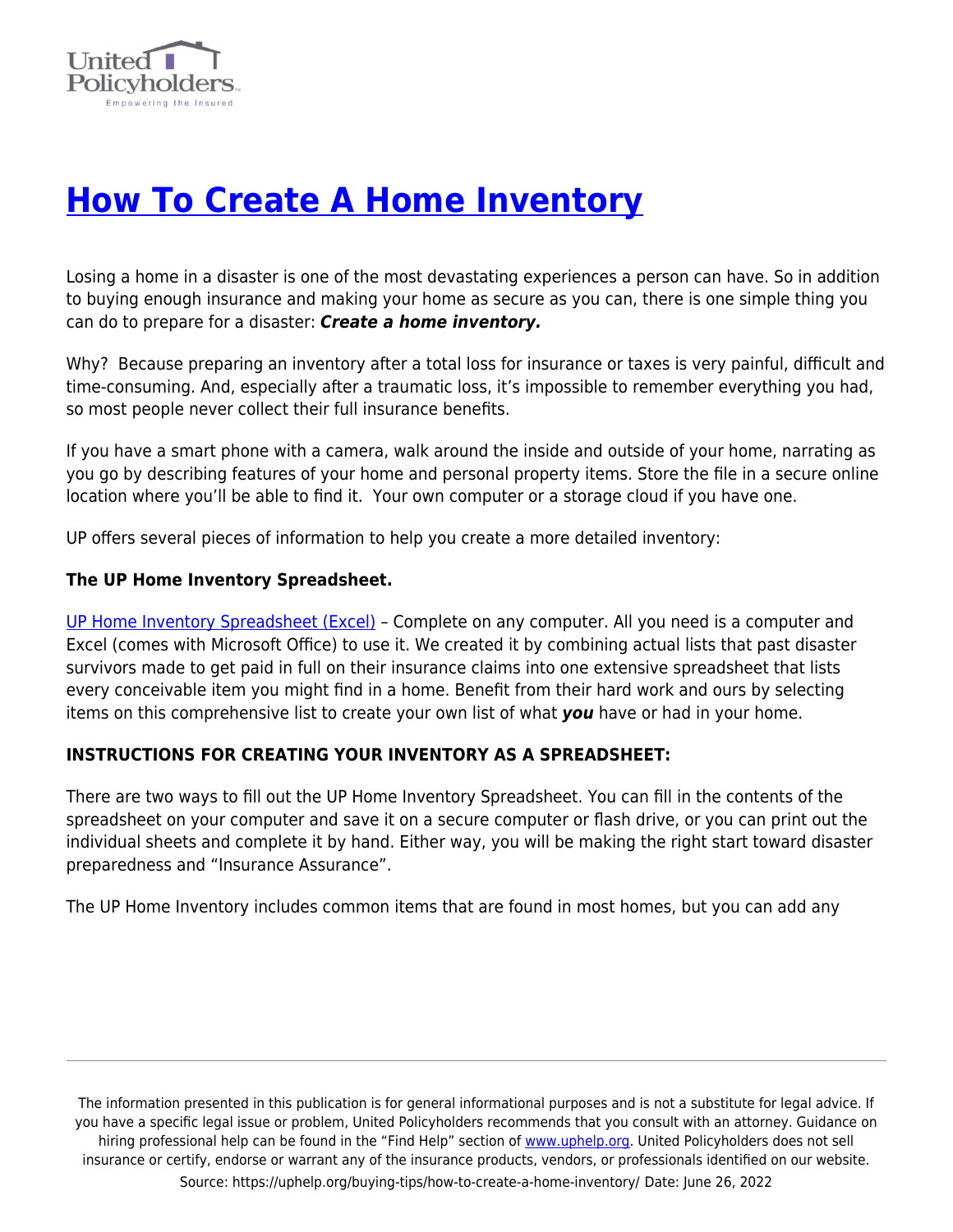

additional items or change the items listed to personalize your inventory. **Remember that insurance fraud is a felony**, so be sure to include only items you actually own. While we encourage you to complete every column, if you only have limited time, complete the description, quantity and age of each item, and add cost information in later. .

Don't worry about filling in the "% value" column unless you are using the inventory to file an actual insurance claim. This column describes the current value of the item. It is helpful to know if your insurance policy pays Actual Cash Value (ACV) or Replacement Cost (RC) for personal property items. Most policies these days are RC and are supposed to cover the cost of replacing an item (present day value), but if you have an ACV on contents policy, you will need to estimate current values.

We also offer an example of a personal property inventory that was created by UP volunteer Julie Robinson whose home was destroyed in a 2003 wildfire in San Diego. You can find this example in **[Sample Claim and Proof of Loss Forms](https://uphelp.org/samples)**.

### **TIPS:**

– Use a scanner to make copies of important documents, and store them on a flash drive or in file folders.

– Update your inventory as you acquire new items, remove items you no longer have. Scan and add upload receipts.

– Photograph the inside and outside of your home, or walk through and take a video with your phone, and upload the images onto your flash drive or your online file storage system.

– Store your inventory in a secure place away from your home, such as your office, or a safe deposit box, or in a trusted online storage system. Or, email your inventory to a trusted friend and ask them to save it for you. This way, if you ever need the information for insurance or tax purposes, it will be easy to access.

Lastly, remember that doing at least something to prepare is always better than doing nothing at all.

# **Preparing for a disaster will help you maximize your insurance protection**

The information presented in this publication is for general informational purposes and is not a substitute for legal advice. If you have a specific legal issue or problem, United Policyholders recommends that you consult with an attorney. Guidance on hiring professional help can be found in the "Find Help" section of [www.uphelp.org.](http://www.uphelp.org/) United Policyholders does not sell insurance or certify, endorse or warrant any of the insurance products, vendors, or professionals identified on our website. Source: https://uphelp.org/buying-tips/how-to-create-a-home-inventory/ Date: June 26, 2022